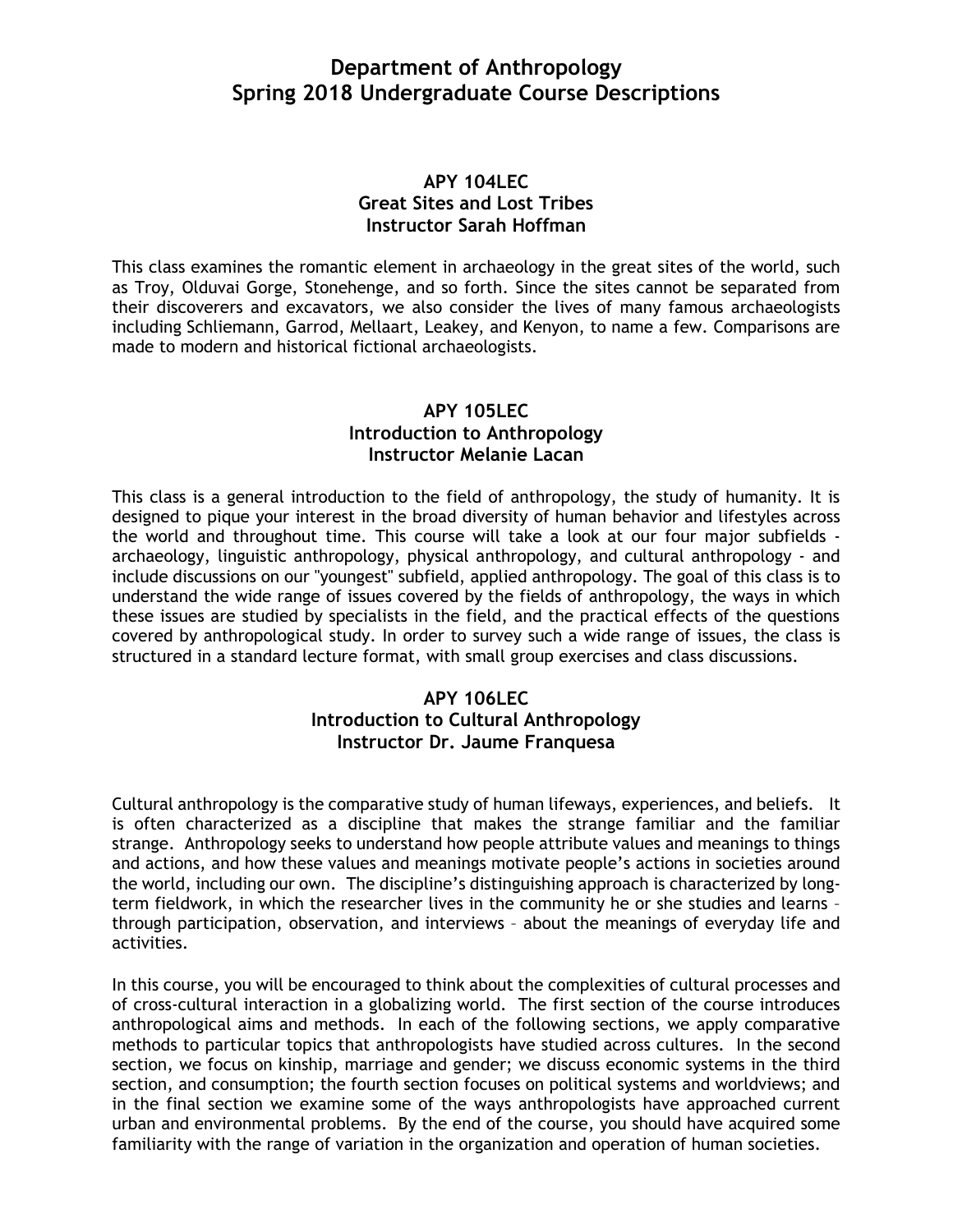## **APY 107LEC Introduction to Physical Anthropology Instructor Dr. Stephen Lycett**

For centuries preceding modern times, our uniqueness as a species was taken as a sign of special creation; we were not seen to be a part of nature. But as knowledge of human evolution, our closeness to other primates, and our adaptations to specific environments emerged, we have taken our place in the animal kingdom. Here, we learn how those insights developed, and about current methods of understanding human origins and the natural forces that have shaped us.

# **APY 108LEC Introduction to Archaeology Instructor Dr. Douglas Perrelli**

Archaeology is the study of the human past through its material remains. So much evidence of human activity on earth exists outside the realm of written records that archaeology is of primary importance in reconstructing past human life ways. Bridging the gap between the natural sciences, social sciences, and humanities, archaeologists integrate many types of evidence in order to shed light on the origins of our species, *Homo sapiens sapiens* and development through time of so many different cultural manifestations. Introduction to Archaeology provides an overview of the methods, theories and models used by archaeologists to better understand past human societies, from the formulation of a research question, through the processes of survey and excavation, to the analysis of data, and the interpretation of the results. The many topics covered in the course include: excavation, interpretation, conservation, technology, cultural diffusion and evolution, the individual and culture groups, and cultural heritage. The course will include hands-on introduction to stone tools and other artifacts in class.

# **APY 168LEC Myth & Religion in the Ancient World Instructor Dr. Roger Woodard**

In this course, we will investigate mythic and religious traditions of ancient Greece and Rome. Our study of myth and religion will, however, be comparative in emphasis. We will thus have a twofold goal: (1) to encounter the Greco-Roman traditions themselves and (2) through our comparative investigations, to attempt to identify the mythic and religious traditions which the Greeks and especially the more conservative Romans inherited from their Indo-European ancestors. We will also turn our full gaze upon comparative materials, but even as we are engaged in discovering the mythic and religious traditions of the ancient Indic, Iranian Celtic, Germanic and Hittite cultures, we will continue to encounter new materials and motifs from Greece and Rome.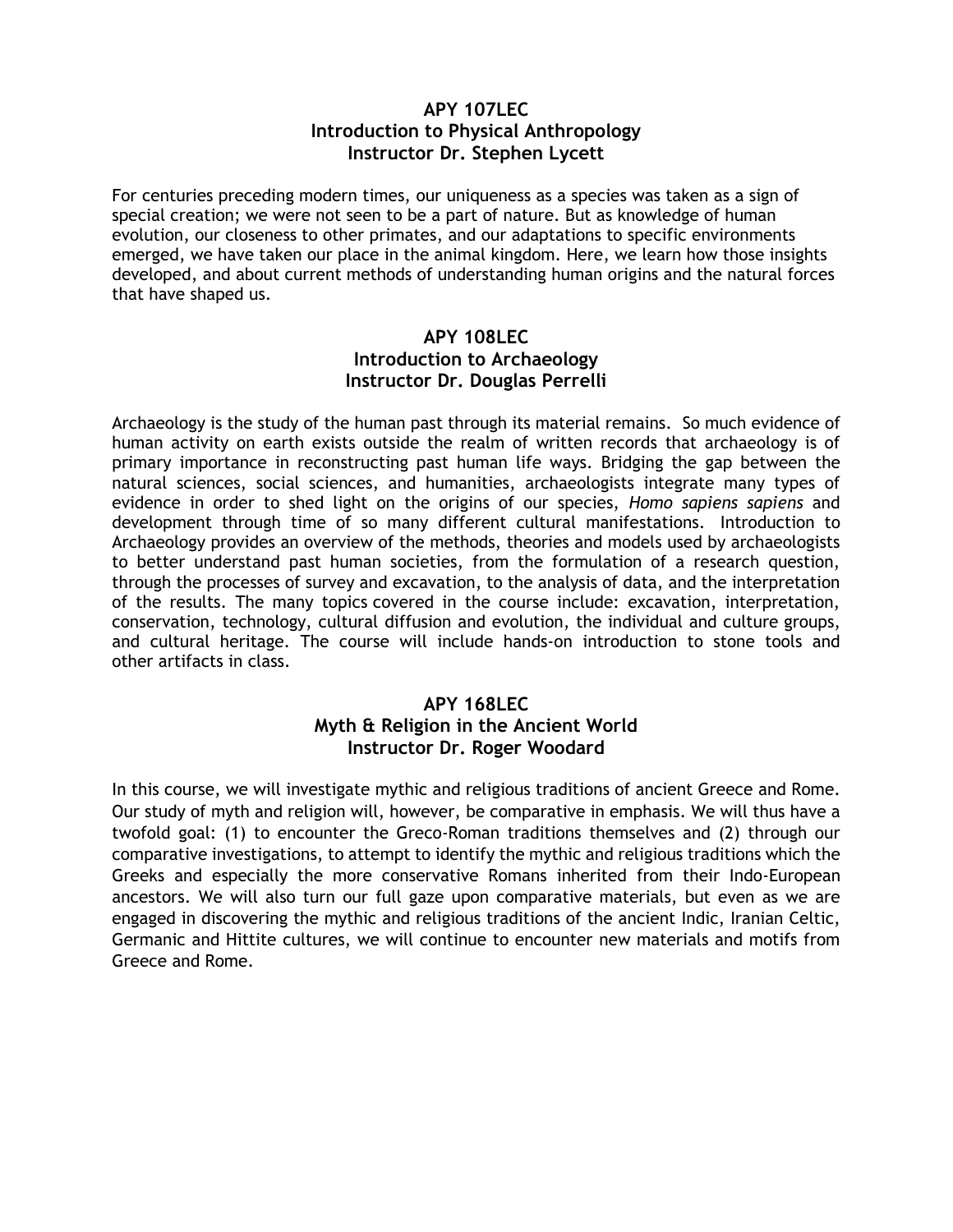#### **APY 246LEC Introduction to Primate Behavior Instructor Erin Weigel**

In this course we will describe the life cycles of various primate species, the biological and social problems they face (e.g., growing up within a complex social group, finding food, mates, a place to live, and protection from predators, etc.), and the solutions to these problems. We will examine the ways scientists have extracted general principles of behavior from the data, particularly those that are concerned with evolutionary processes. Methods of research used in the field will be emphasized, although laboratory studies will also be discussed where they enhance understanding of the data from the field. In addition, issues of particular interest to human social evolution will be discussed; for example, language studies with apes, cooperative hunting and tool-making.

## **APY 248LEC Human Genetics Instructor Dr. Melanie Mayberry**

Examines contemporary human genetics relevant to families and society, including genetic diseases, family planning and demography, genetic counseling and prenatal diagnosis, genetic engineering, and genetics and the law. Provides students with sufficient understanding of contemporary human genetics to intelligently address these issues.

## **APY 275LEC Culture, Health and Illness Instructor Dr. Frederick Klaits**

People in all societies experience illness, but their understandings of the causes of disease and approaches for restoring health differ greatly. This course examines the social and cultural dimensions of health, illness, and healing. Through a variety of case studies, we will learn about the ways medical anthropologists study explanations of disease, experiences of suffering, and the social organization of health care. Western medicine, also called "biomedicine," will also be an object of our analysis. We will discuss how the delivery of biomedical health care involves particular understandings of the body and appropriate social relationships. Emphasis will also be placed on how the stories that individuals and institutions circulate about human agency in suffering shape people's convictions about how to care, and for whom to care. The course aims to teach students to think about health, disease, and medicine in national, cross-cultural and global terms.

## **APY 330LEC Prehistory of Europe Instructor Jacob Brady**

This course offers an overview of the archaeology of prehistoric Europe from the peopling of the region in the Lower Palaeolithic through the florescence of art and culture in the Upper Paleolithic, to the introduction of agriculture and the formation of complex societies in the Neolithic and Copper Age, to the beginning of early states and empires in the Bronze Age and Iron Age.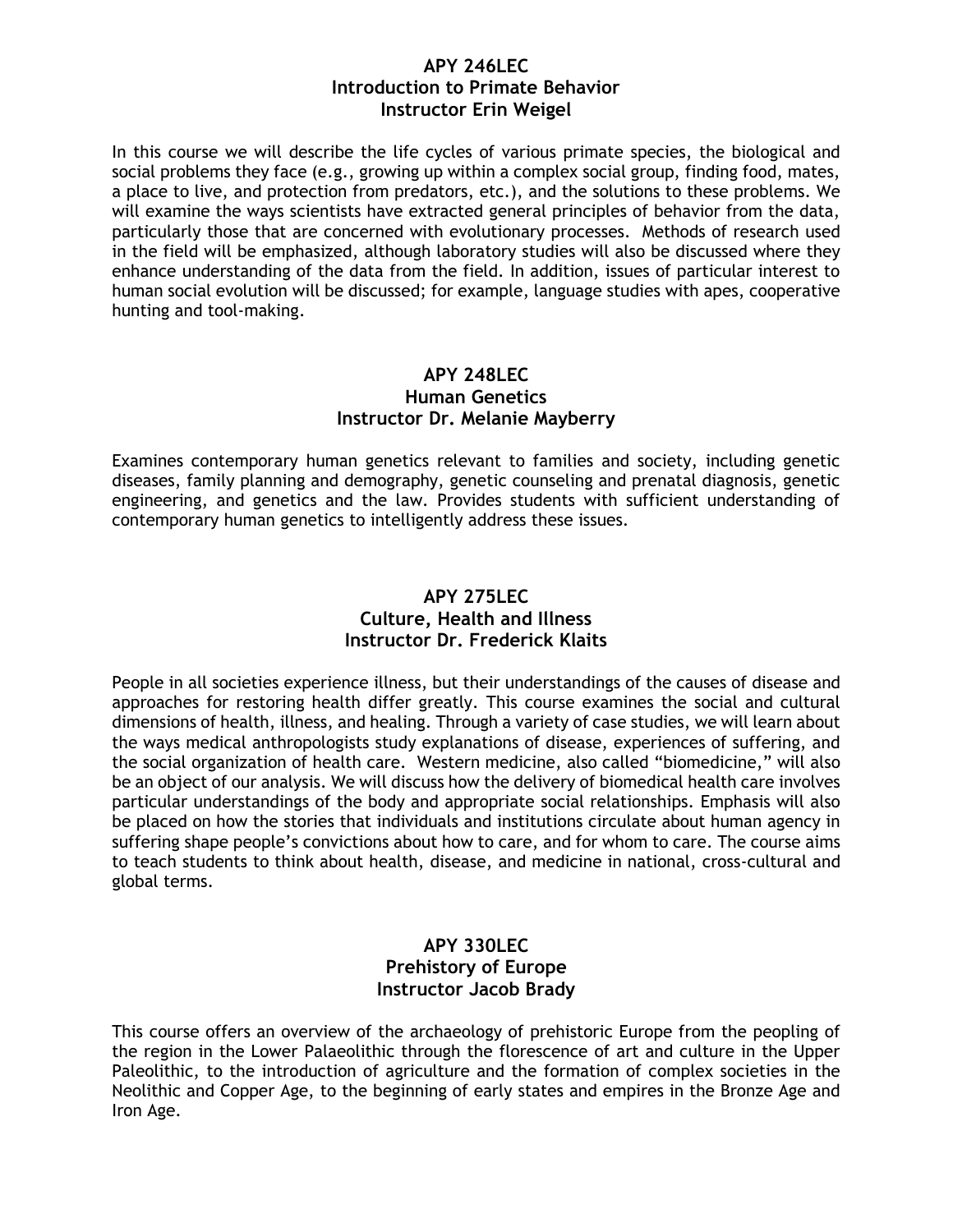#### **APY 345LEC Comparative Primate Anatomy Instructor Dr. Joyce Sirianni**

#### **APY 346LAB Dissections in Comparative Primate Anatomy Instructor Dr. Joyce Sirianni**

#### **APY 345LEC**

All students must register for an APY 346 lab section. Once enrolled in a lab section department staff will force register students into the APY 345 lecture. Students must take both APY 345 and APY 346. In addition, there are 5 sections of APY 346 - please be sure to select "View All" in the blue box above the course listing to see all five sections of the lab. If you are having trouble enrolling in a section, try another section. Then contact Brittany Kenyon (bkenyon@buffalo.edu), Director, Comparative Primate Anatomy Laboratory, to assist you in enrolling for your preferred section (if space permits).

#### **Students are required to register for 1 lab section:**

#### **APY 346LAB**

Location: All labs take place in Spaulding Quad, Room 155

- **LAB A** Monday, 9:00am—12:50pm
- **LAB B** Tuesday, 1:00pm—4:50pm
- **LAB C** Wednesday, 1:00pm—4:50pm
- **LAB D** Thursday, 1:00pm—4:50pm
- **LAB E** Friday, 2:00pm—5:50pm

The lecture studies descriptive and functional primate anatomy, with relevance to the origin and adaptation of groups within the order of primates. The laboratory component covers basic primate gross anatomy learned by dissecting and making comparative observations of various species of primates.

#### **APY 347LEC Understanding Human Variation Instructor Dr. Noreen von Cramon-Taubadel**

Modern humans are very unusual primates. We have low levels of genetic variation relative to other primates, yet are outwardly quite diverse in our external appearance. This diversity is structured geographically due to the fact that we live on almost every continent on earth. The history of population dispersals, migrations, gene flow, and natural selection have shaped our genetic and phenotypic variation. Here we will explore the empirical reality of modern human population genetic and phenotypic variation and set it in its evolutionary and historical context.

## **APY 377LEC Magic, Sorcery and Witchcraft Instructor Dr. Phillips Stevens**

Understanding the nature of magic and the anthropology of sorcery and witchcraft beliefs around the world and throughout history offers insights into some fundamental aspects of human belief and behavior. Considers 'primitive' beliefs as representative of universal beliefs and as background to the course's consideration of 'occult' interests and fears in contemporary America.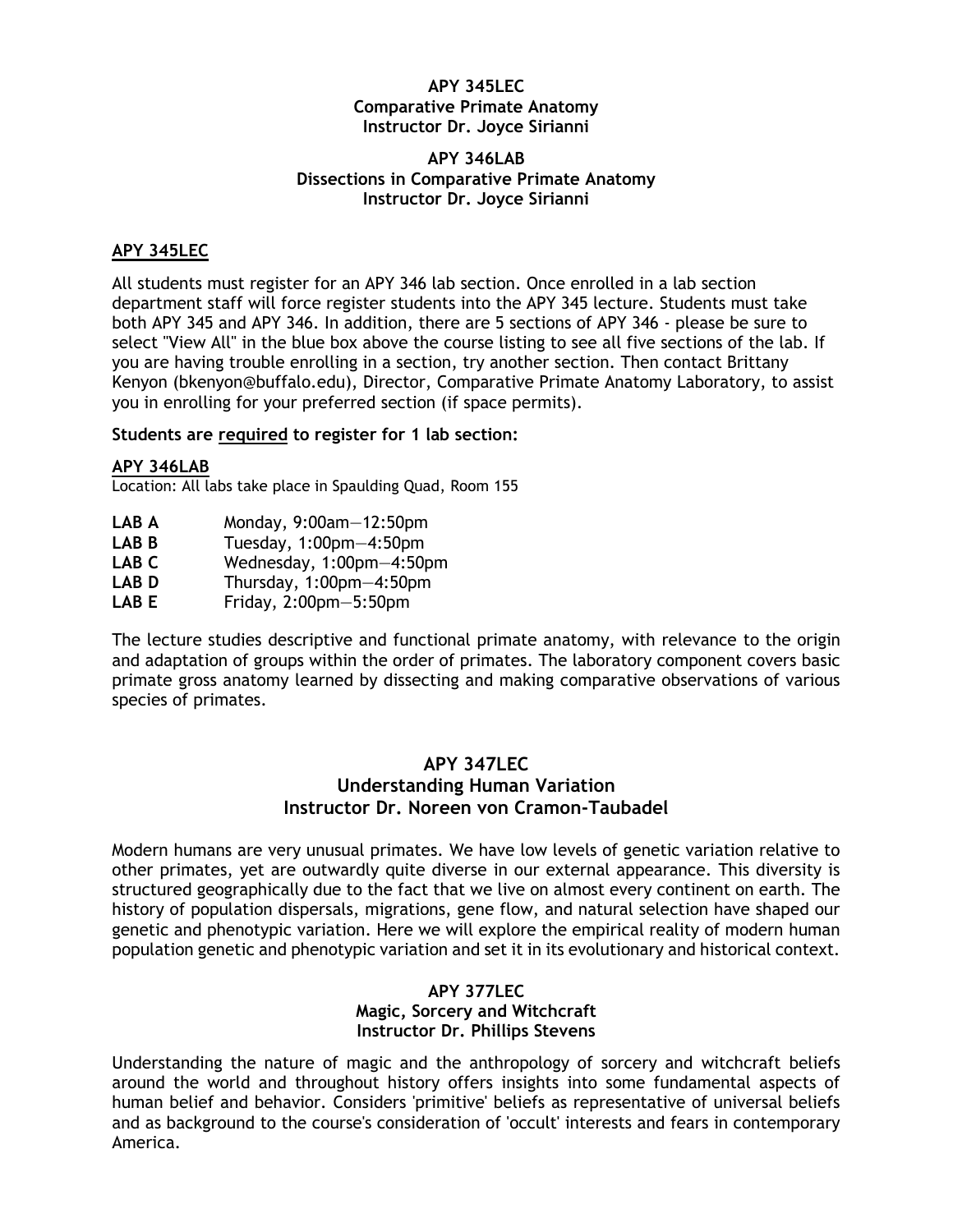#### **APY 401LEC Theory in Anthropology Instructor Dr. Jaume Franquesa**

Reviews the growth of anthropology as a scientific discipline. Analyzes in detail major anthropological approaches and theories.

#### **APY 402SEM Contemporary Europe Instructor Dr. Deborah Reed-Danahay**

We will consider "Europe" as both an object of study and a setting in which to conduct ethnographic research. A major focus will be the ways in which The European Union shapes and responds to contemporary European society and culture. In addition to previous topics of interest to anthropologists working in Europe, current issues regarding migration and the socalled "refugee crisis," "Brexit," and Turkey's relationship to the EU will be explored. We will examine the broad question of what it means to be European in the contemporary world, through an exploration of the everyday lives and experiences of people living in Europe. By taking this course, you will deepen your knowledge of the various meanings of "being European" and the ways in which cultural anthropologists have approached the study of life in villages, cities, and institutions. You are encouraged to keep up with current events in Europe while enrolled in this class.

## **APY 414SEM Museum Management Instructor Dr. Peter Biehl**

Museum and collection management and research are motivated by two things: a love of objects, and a fascination with the ways in which they speak about the past and the present. The care of artifacts cannot stop at identification, physical conservation, and exhibition. Research about museum and collection objects must be seen as part of a larger task: an exploration of the social and cultural significance of objects in relation to each other and to the people who made, used, and kept them as well as those who collected them. Conservation must include preservation of the information accompanying an object, information beyond provenance, or object type. Finally, curatorial research entails a critical awareness of our own culturally-bound responses to artifacts. This course prepares students for research in the museum environment, and for the challenge of developing meaning and value for those collections, in the context of the Cravens Collection, housed since March 2010 in the Anderson Gallery of the UB College of Arts and Sciences, where the course will be held. Each class integrates presentations, group work and discussion, case studies, and independent research. In addition, the instructor will facilitate visits from guest lecturers. At the end of the course, the students will curate together their own public exhibition of objects from the Cravens Collection, and will write up short narratives about the objects they have studied during the course. The narratives will then be included in an exhibition catalogue.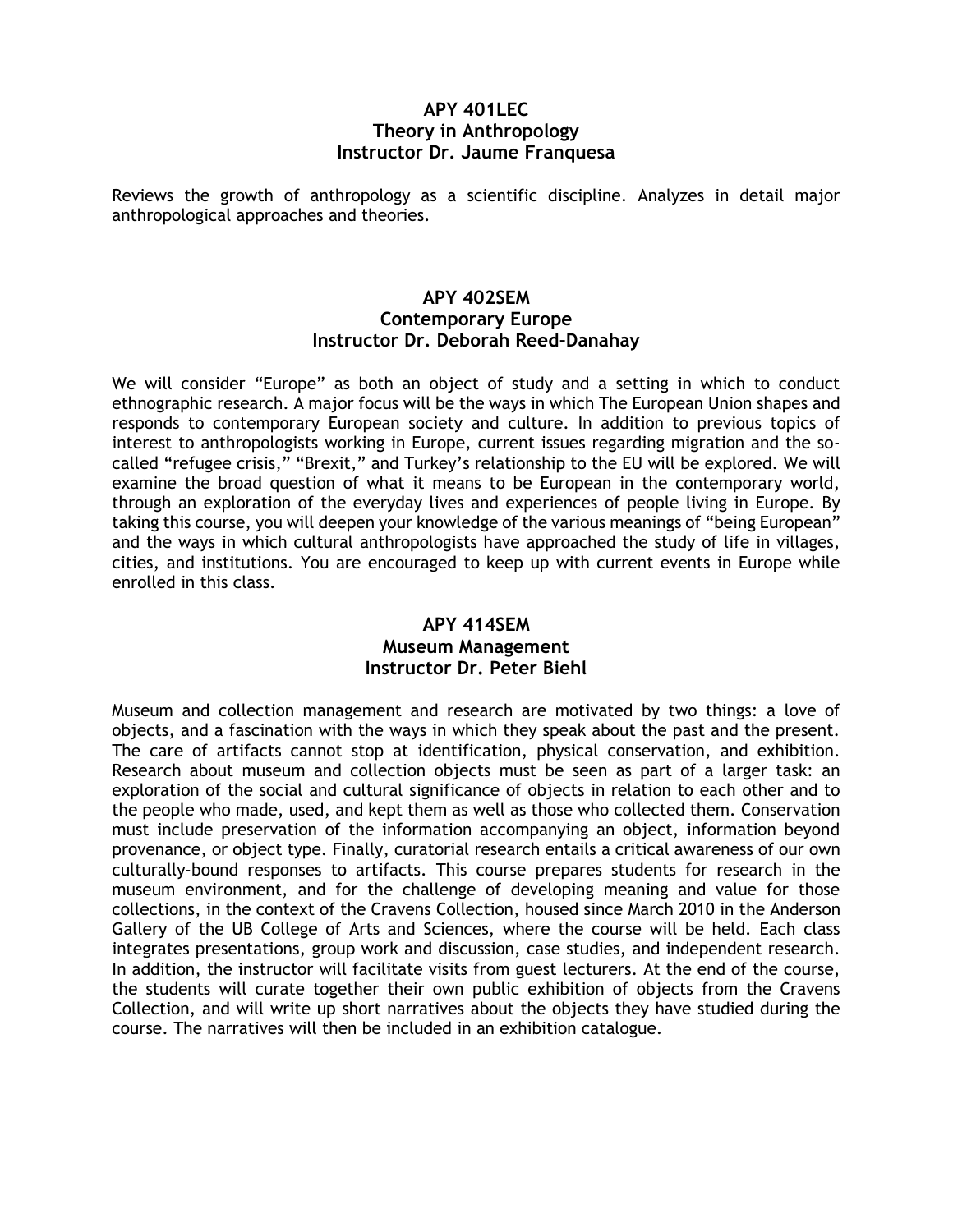## **APY 420SEM Topic – Human Impacts on Ancient Environment Instructor Dr. Timothy Chevral**

This course examines the impact of human actions on past environments and cultures: negative, positive and neutral outcomes related to agricultural livelihood, ancient industries, and political or religious ritual manipulation of landscape. We will also learn how professionals concerned with documenting the past can play a larger role in the public's understanding that present-day ecosystems are not the result of recent activities, but of centuries of millennia of human-environment interactions.

## **APY 477SEM Culture and Disability Instructor Dr. Frederick Klaits**

This course is an introduction to disability studies, an integrative subfield representing research by medical anthropologists, sociologists, psychologists, and historians, as well as clinical and social interventions by social workers, occupational and physical therapists, and public health agents. What unifies these disciplines is the search for understanding of societal and crosscultural attitudes and policies regarding impairment, illness, and difference, especially those whose physical or behavioral differences have been stigmatized through negative social or medical labels.

Among the topics to be considered are the meaning and perceptions of impairment in various cultures and how these perceptions influence the rights and status of people living with disability. We will look at how individuals and their families experience disability, severe injury, stigmatized illnesses, and severe trauma and come to develop new identities through these experiences. And we will consider community support systems and government policies that positively or negatively affect traumatized and disabled individuals and their families.

#### **APY 494SEM Senior Seminar: Death and Dying**

# **Instructor Dr. Ana Mariella Bacigalupo**

In this course we will explore the interrelated social, cultural, medical, and political underpinnings of death and the way different communities have responded to it. Nineteenthcentury anthropologists speculated that the origin of religion was to be found in the puzzlement of early humans about what differentiates the living from the dead. Twentieth-century anthropologists interpreted death as a potential tear in the social fabric, requiring symbolic management for societal stability. We will explore the confusion about dying and death resulting from experiences of rebirth and medical technologies that maintain people's lives through the body parts of cadavers. We will also analyze mourning, living in the wake, compassionate cannibalism, modern-day American care for the dying, and the politics of death.